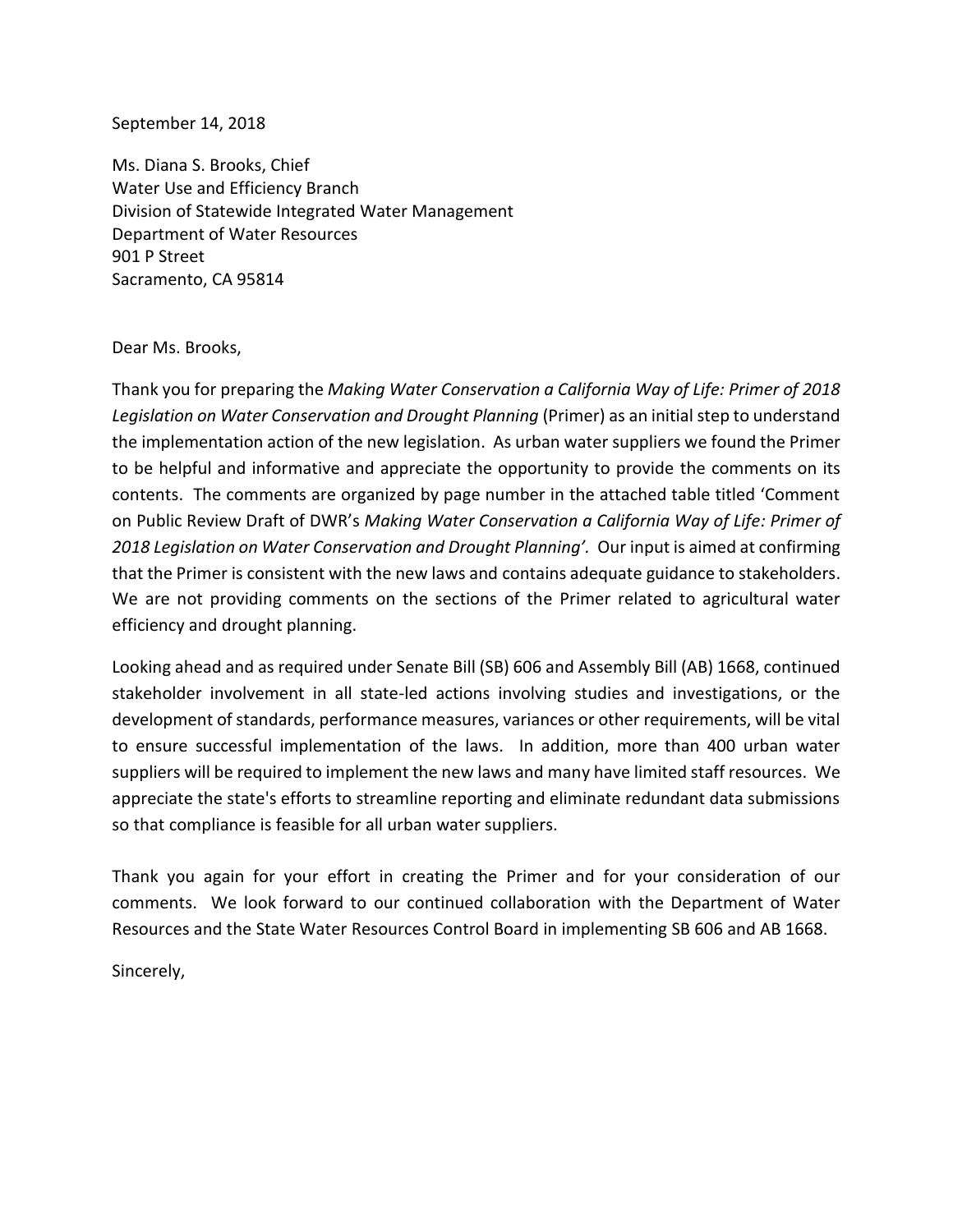Dave Bolland Director of State Regulatory Relations Association of California Water Agencies

Dave Eggerton General Manager Calaveras County Water District

Adan Ortega Executive Director California Association of Mutual Water **Companies** 

Jonathan Young Regulatory Advocate California Municipal Utilities Association

Tim Worley Executive Director California Nevada American Water Works Association

Jack Hawks Executive Director California Water Association

Tony Stafford General Manager Camrosa Water District

Hilary M. Straus General Manager Citrus Heights Water District

Jim Peifer Policy and Legislation Manager City of Sacramento, Department of Utilities

Toby Goddard Water Conservation Manager City of Santa Cruz Water Department Todd M. Corbin General Manager Jurupa Community Services District

David W. Pedersen General Manager Las Virgenes Municipal Water District

Paul E. Shoenberger, P.E. General Manager Mesa Water District

Allen Carlisle CEO/General Manager Padre Dam Municipal Water District

Einar Maisch, P.E. General Manager Placer County Water Agency

John Woodling Executive Director Regional Water Authority

Maureen A. Stapleton General Manager San Diego County Water Authority

Paul Helliker General Manager San Juan Water District

Daniel R. Ferons General Manager Santa Margarita Water District

Bennett Horenstein Director Santa Rosa Water